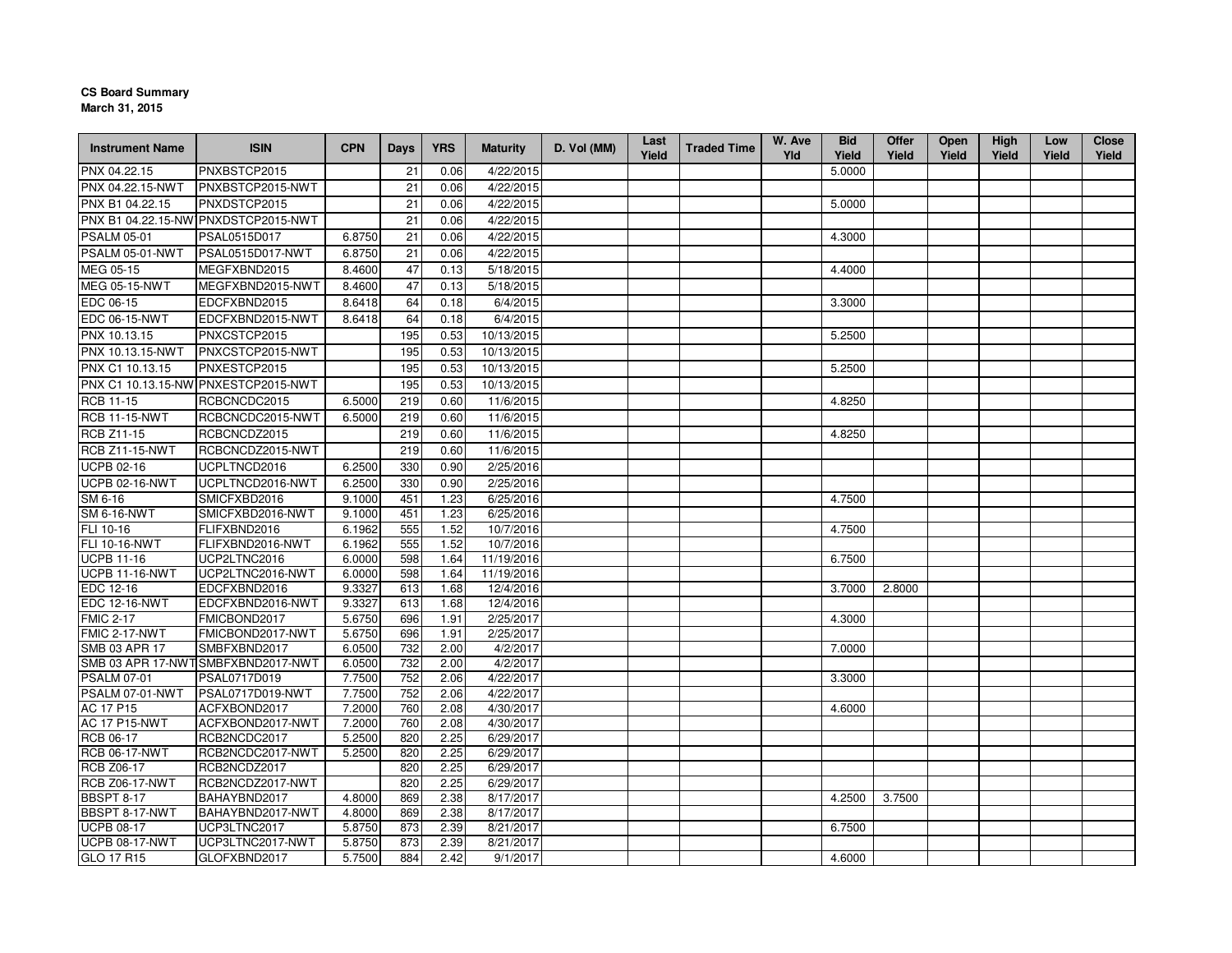| <b>Instrument Name</b> | <b>ISIN</b>      | <b>CPN</b> | <b>Days</b> | <b>YRS</b> | <b>Maturity</b> | D. Vol (MM) | Last<br>Yield | <b>Traded Time</b> | W. Ave<br>Yld | <b>Bid</b><br>Yield | Offer<br>Yield | Open<br>Yield | High<br>Yield | Low<br>Yield | <b>Close</b><br>Yield |
|------------------------|------------------|------------|-------------|------------|-----------------|-------------|---------------|--------------------|---------------|---------------------|----------------|---------------|---------------|--------------|-----------------------|
| <b>GLO 17 R15-NWT</b>  | GLOFXBND2017-NWT | 5.7500     | 884         | 2.42       | 9/1/2017        |             |               |                    |               |                     |                |               |               |              |                       |
| CPG 09-17              | CPGIFXBD2017     | 6.0000     | 885         | 2.42       | 9/2/2017        |             |               |                    |               | 6.5000              |                |               |               |              |                       |
| CPG 09-17-NWT          | CPGIFXBD2017-NWT | 6.0000     | 885         | 2.42       | 9/2/2017        |             |               |                    |               |                     |                |               |               |              |                       |
| <b>RCB 11-17</b>       | RCB3NCDC2017     | 5.2500     | 951         | 2.60       | 11/7/2017       |             |               |                    |               |                     |                |               |               |              |                       |
| <b>RCB 11-17-NWT</b>   | RCB3NCDC2017-NWT | 5.2500     | 951         | 2.60       | 11/7/2017       |             |               |                    |               |                     |                |               |               |              |                       |
| <b>FMIC 17 R16</b>     | FMIC2BND2017     | 5.5000     | 954         | 2.61       | 11/10/2017      |             |               |                    |               | 4.6000              | 3.7000         |               |               |              |                       |
| FMIC 17 R16-NWT        | FMIC2BND2017-NWT | 5.5000     | 954         | 2.61       | 11/10/2017      |             |               |                    |               |                     |                |               |               |              |                       |
| <b>SMB 19 R17</b>      | SMB2FXBD2019     | 5.9300     | 1462        | 4.00       | 4/2/2019        |             |               |                    |               | 6.3750              |                |               |               |              |                       |
| <b>SMB 19 R17-NWT</b>  | SMB2FXBD2019-NWT | 5.9300     | 1462        | 4.00       | 4/2/2019        |             |               |                    |               |                     |                |               |               |              |                       |
| SMB 04-19              | SMBFXBND2019     | 10.5000    | 1463        | 4.01       | 4/3/2019        |             |               |                    |               | 5.5750              |                |               |               |              |                       |
| <b>SMB 04-19-NWT</b>   | SMBFXBND2019-NWT | 10.5000    | 1463        | 4.01       | 4/3/2019        |             |               |                    |               |                     |                |               |               |              |                       |
| ALI 19 R17             | ALIFXBND2019     | 5.6250     | 1487        | 4.07       | 4/27/2019       |             |               |                    |               | 4.7000              | 3.9000         |               |               |              |                       |
| ALI 19 R17-NWT         | ALIFXBND2019-NWT | 5.6250     | 1487        | 4.07       | 4/27/2019       |             |               |                    |               |                     |                |               |               |              |                       |
| GLO 19 R17             | GLOFXBND2019     | 6.0000     | 1522        | 4.17       | 6/1/2019        | 0.600000    | 3.9000        | 3:19:39 PM         | 3.9000        | 4.5500              |                | 3.9000        | 3.9000        | 3.9000       | 3.9000                |
| <b>GLO 19 R17-NWT</b>  | GLOFXBND2019-NWT | 6.0000     | 1522        | 4.17       | 6/1/2019        |             |               |                    |               |                     |                |               |               |              |                       |
| <b>FLI 19 R17</b>      | FLIFXBND2019     | 6.2731     | 1529        | 4.19       | 6/8/2019        |             |               |                    |               | 4.9000              | 4.0000         |               |               |              |                       |
| <b>FLI 19 R17-NWT</b>  | FLIFXBND2019-NWT | 6.2731     | 1529        | 4.19       | 6/8/2019        |             |               |                    |               |                     |                |               |               |              |                       |
| SM 19 R17              | SMICFXBD2019     | 6.0000     | 1567        | 4.29       | 7/16/2019       | 13.560000   | 4.1500        | 3:48:09 PM         | 4.1369        | 5.0000              | 4.0000         | 4.1000        | 4.1500        | 4.1000       | 4.1500                |
| <b>SM 19 R17-NWT</b>   | SMICFXBD2019-NWT | 6.0000     | 1567        | 4.29       | 7/16/2019       |             |               |                    |               |                     |                |               |               |              |                       |
| <b>FMIC 19 R17</b>     | FMICBOND2019     | 5.7500     | 1592        | 4.36       | 8/10/2019       | 50.283000   | 4.9500        | 4:00:08 PM         | 4.9457        | 6.2500              |                | 4.2000        | 4.9500        | 4.2000       | 4.9500                |
| FMIC 19 R17-NWT        | FMICBOND2019-NWT | 5.7500     | 1592        | 4.36       | 8/10/2019       |             |               |                    |               |                     |                |               |               |              |                       |
| JGS 08-19              | JGSFXBND2019     | 5.2317     | 1609        | 4.41       | 8/27/2019       | 7.380000    | 3.9500        | 3:24:53 PM         | 4.2587        | 4.5500              |                | 4.2500        | 4.3500        | 3.9500       | 3.9500                |
| <b>JGS 08-19-NWT</b>   | JGSFXBND2019-NWT | 5.2317     | 1609        | 4.41       | 8/27/2019       |             |               |                    |               |                     |                |               |               |              |                       |
| <b>GTCAP 11-19</b>     | GTCFXBND2019     | 4.7106     | 1681        | 4.60       | 11/7/2019       |             |               |                    |               | 4.6500              |                |               |               |              |                       |
| GTCAP 11-19-NWT        | GTCFXBND2019-NWT | 4.7106     | 1681        | 4.60       | 11/7/2019       |             |               |                    |               |                     |                |               |               |              |                       |
| <b>VLL 19 R17</b>      | VLLFXBND2019     | 5.6542     | 1683        | 4.61       | 11/9/2019       |             |               |                    |               | 5.9000              | 5.4500         |               |               |              |                       |
| VLL 19 R17-NWT         | VLLFXBND2019-NWT | 5.6542     | 1683        | 4.61       | 11/9/2019       |             |               |                    |               |                     |                |               |               |              |                       |
| AC 19 R16              | ACFXBOND2019     | 5.4500     | 1697        | 4.65       | 11/23/2019      |             |               |                    |               | 4.9000              |                |               |               |              |                       |
| <b>AC 19 R16-NWT</b>   | ACFXBOND2019-NWT | 5.4500     | 1697        | 4.65       | 11/23/2019      |             |               |                    |               |                     |                |               |               |              |                       |
| GTCAP 20 R17           | GTCFXBND2020     | 4.8371     | 1793        | 4.91       | 2/27/2020       | 6.000000    | 4.4875        | 3:53:39 PM         | 4.4938        | 4.9000              | 4.0000         | 4.5000        | 4.5000        | 4.4875       | 4.4875                |
| GTCAP 20 R17-NWT       | GTCFXBND2020-NWT | 4.8371     | 1793        | 4.91       | 2/27/2020       |             |               |                    |               |                     |                |               |               |              |                       |
| SMPH 03-20             | SMPHFXBD2020     | 5.1000     | 1796        | 4.92       | 3/1/2020        | 6.000000    | 4.3750        | 10:59:17 AM        | 4.4900        | 4.8500              |                | 5.0750        | 5.0750        | 4.3750       | 4.3750                |
| SMPH 03-20-NWT         | SMPHFXBD2020-NWT | 5.1000     | 1796        | 4.92       | 3/1/2020        |             |               |                    |               |                     |                |               |               |              |                       |
| CPG 20 R18             | CPGIFXBD2020     | 6.6878     | 1797        | 4.92       | 3/2/2020        |             |               |                    |               | 6.6878              |                |               |               |              |                       |
| <b>CPG 20 R18-NWT</b>  | CPGIFXBD2020-NWT | 6.6878     | 1797        | 4.92       | 3/2/2020        |             |               |                    |               |                     |                |               |               |              |                       |
| MBT 04-20              | MBTLTNCD2020     | 4.0000     | 1850        | 5.07       | 4/24/2020       |             |               |                    |               |                     |                |               |               |              |                       |
| <b>EDC 20 R18</b>      | EDCFXBND2020     | 4.1583     | 1859        | 5.09       | 5/3/2020        |             |               |                    |               | 4.6500              | 4.1000         |               |               |              |                       |
| <b>EDC 20 R18-NWT</b>  | EDCFXBND2020-NWT | 4.1583     | 1859        | 5.09       | 5/3/2020        |             |               |                    |               |                     |                |               |               |              |                       |
| PNB 06-20              | PNBLTNCD2020     | 4.1250     | 1899        | 5.20       | 6/12/2020       |             |               |                    |               |                     |                |               |               |              |                       |
| RCB 06-20              | RCBLTNCD2020     | 4.1250     | 1906        | 5.22       | 6/19/2020       |             |               |                    |               |                     |                |               |               |              |                       |
| GLO 20 R18             | GLOFXBND2020     | 4.8875     | 1934        | 5.30       | 7/17/2020       |             |               |                    |               | 4.5000              |                |               |               |              |                       |
| <b>GLO 20 R18-NWT</b>  | GLOFXBND2020-NWT | 4.8875     | 1934        | 5.30       | 7/17/2020       |             |               |                    |               |                     |                |               |               |              |                       |
| ALI 20 R19             | ALIFXBND2020     | 4.6250     | 2019        | 5.53       | 10/10/2020      |             |               |                    |               | 5.1000              |                |               |               |              |                       |
| <b>ALI 20 R19-NWT</b>  | ALIFXBND2020-NWT | 4.6250     | 2019        | 5.53       | 10/10/2020      |             |               |                    |               |                     |                |               |               |              |                       |
| FLI 20 R19             | FLIFXBND2020     | 4.8562     | 2048        | 5.61       | 11/8/2020       | 1.000000    | 4.5000        | 9:57:41 AM         | 4.5000        | 4.9500              |                | 4.5000        | 4.5000        | 4.5000       | 4.5000                |
| FLI 20 R19-NWT         | FLIFXBND2020-NWT | 4.8562     | 2048        | 5.61       | 11/8/2020       |             |               |                    |               |                     |                |               |               |              |                       |
| AEV 20 R19             | AEVFXBND2020     | 4.4125     | 2061        | 5.64       | 11/21/2020      | 1.450000    | 4.4500        | 3:28:16 PM         | 4.4500        | 5.7500              |                | 4.4500        | 4.4500        | 4.4500       | 4.4500                |
| AEV 20 R19-NWT         | AEVFXBND2020-NWT | 4.4125     | 2061        | 5.64       | 11/21/2020      |             |               |                    |               |                     |                |               |               |              |                       |
| <b>MER 20 P19</b>      | MERFXBND2020     | 4.3750     | 2082        | 5.70       | 12/12/2020      |             |               |                    |               | 4.6250              | 4.4000         |               |               |              |                       |
| MER 20 P19-NWT         | MERFXBND2020-NWT | 4.3750     | 2082        | 5.70       | 12/12/2020      |             |               |                    |               |                     | 4.3750         |               |               |              |                       |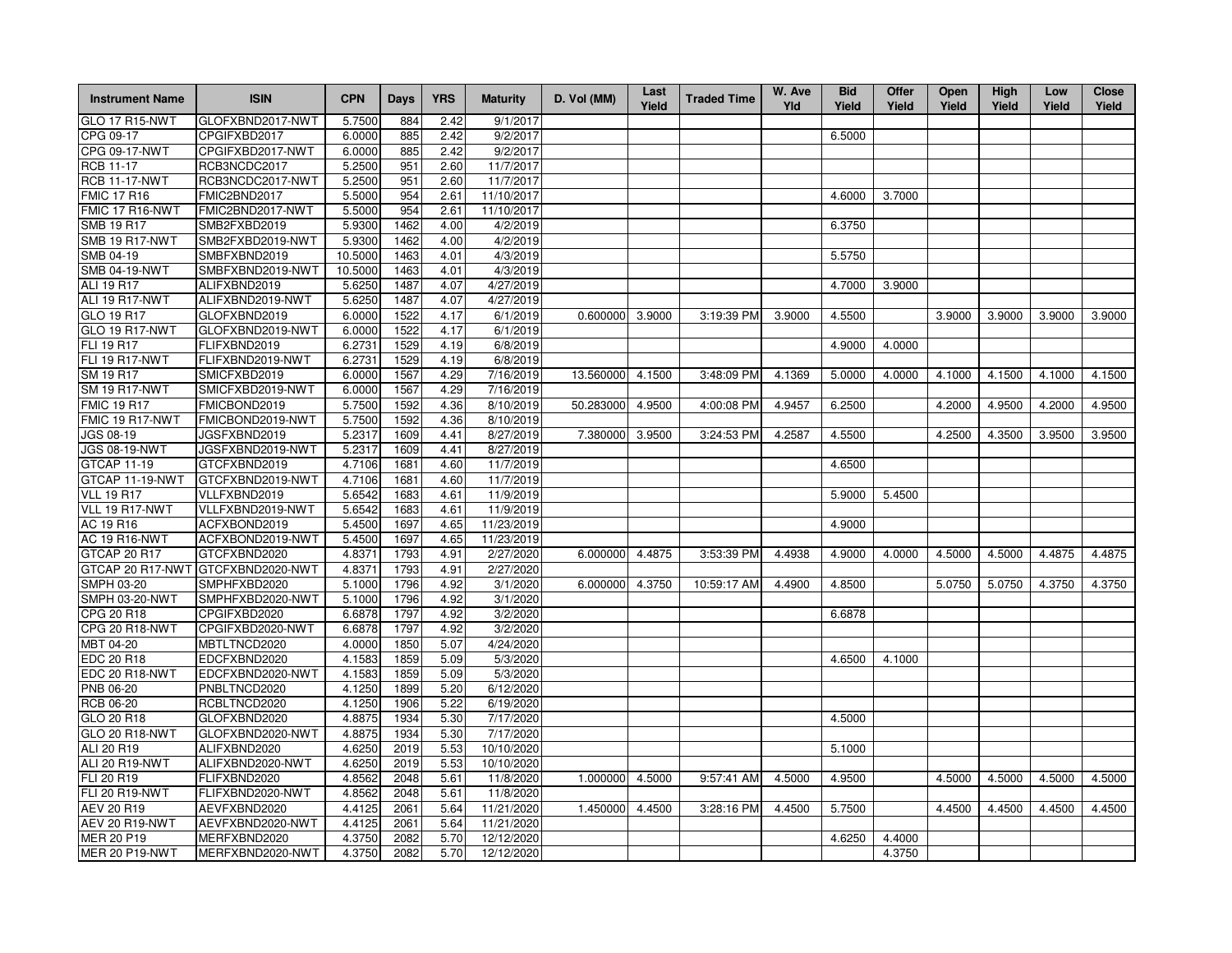| <b>Instrument Name</b>       | <b>ISIN</b>                       | <b>CPN</b>       | Days         | <b>YRS</b>   | <b>Maturity</b>        | D. Vol (MM) | Last<br>Yield | <b>Traded Time</b> | W. Ave<br>Yld | <b>Bid</b><br>Yield | <b>Offer</b><br>Yield | Open<br>Yield | High<br>Yield | Low<br>Yield | <b>Close</b><br>Yield |
|------------------------------|-----------------------------------|------------------|--------------|--------------|------------------------|-------------|---------------|--------------------|---------------|---------------------|-----------------------|---------------|---------------|--------------|-----------------------|
| <b>TEL 21 R19</b>            | TELFXBND2021                      | 5.2250           | 2138         | 5.85         | 2/6/2021               |             |               |                    |               | 4.9000              |                       |               |               |              |                       |
| <b>TEL 21 R19-NWT</b>        | TELFXBND2021-NWT                  | 5.2250           | 2138         | 5.85         | 2/6/2021               |             |               |                    |               |                     |                       |               |               |              |                       |
| ABS 21 R19                   | ABSFXBND2021                      | 5.3350           | 2142         | 5.86         | 2/10/2021              |             |               |                    |               | 5.2250              |                       |               |               |              |                       |
| ABS 21 R19-NWT               | ABSFXBND2021-NWT                  | 5.3350           | 2142         | 5.86         | 2/10/2021              |             |               |                    |               |                     |                       |               |               |              |                       |
| <b>ROCK 21 R19</b>           | ROCKFXBD2021                      | 5.0932           | 2147         | 5.88         | 2/15/2021              |             |               |                    |               | 5.3000              | 4.4000                |               |               |              |                       |
| ROCK 21 R19-NWT              | ROCKFXBD2021-NWT                  | 5.0932           | 2147         | 5.88         | 2/15/2021              |             |               |                    |               |                     |                       |               |               |              |                       |
| <b>JGS 21 R19</b>            | JGSFXBND2021                      | 5.2442           | 2159         | 5.91         | 2/27/2021              |             |               |                    |               | 5.3000              |                       |               |               |              |                       |
| JGS 21 R19-NWT               | JGSFXBND2021-NWT                  | 5.2442           | 2159         | 5.91         | 2/27/2021              |             |               |                    |               |                     |                       |               |               |              |                       |
| <b>MNTC 21 R19</b>           | MNTCFXBD2021                      | 5.0700           | 2191         | 6.00         | 3/31/2021              | 5.080000    | 4.4000        | 10:50:56 AM        | 4.4000        | 5.3000              | 4.4000                | 4.4000        | 4.4000        | 4.4000       | 4.4000                |
| MNTC 21 R19-NWT              | MNTCFXBD2021-NWT                  | 5.0700           | 2191         | 6.00         | 3/31/2021              |             |               |                    |               |                     |                       |               |               |              |                       |
| SMB 21 R19                   | SMBFXBND2021                      | 5.5000           | 2193         | 6.00         | 4/2/2021               |             |               |                    |               | 5.2000              |                       |               |               |              |                       |
| <b>SMB 21 R19-NWT</b>        | SMBFXBND2021-NWT                  | 5.5000           | 2193         | 6.00         | 4/2/2021               |             |               |                    |               |                     |                       |               |               |              |                       |
| <b>VLL 21 R19</b>            | VLLFXBND2021                      | 5.9437           | 2230         | 6.11         | 5/9/2021               |             |               |                    |               | 6.2500              |                       |               |               |              |                       |
| VLL 21 R19-NWT               | VLLFXBND2021-NWT                  | 5.9437           | 2230         | 6.11         | 5/9/2021               |             |               |                    |               |                     |                       |               |               |              |                       |
| AC 05-21                     | ACFXBOND2021                      | 6.8000           | 2233         | 6.11         | 5/12/2021              | 6.000000    | 4.4000        | 11:13:59 AM        | 4.4660        | 4.9000              |                       | 4.8000        | 4.8000        | 4.4000       | 4.4000                |
| AC 05-21-NWT                 | ACFXBOND2021-NWT                  | 6.8000           | 2233         | 6.11         | 5/12/2021              |             |               |                    |               |                     |                       |               |               |              |                       |
| SM 21 R19                    | SMICFXBD2021                      | 5.2958           | 2240         | 6.13         | 5/19/2021              |             |               |                    |               | 6.0500              |                       |               |               |              |                       |
| <b>SM 21 R19-NWT</b>         | SMICFXBD2021-NWT                  | 5.2958           | 2240         | 6.13         | 5/19/2021              |             |               |                    |               |                     |                       |               |               |              |                       |
| CHI 21 R19                   | CHIFXBND2021                      | 5.3200           | 2258         | 6.18         | 6/6/2021               |             |               |                    |               | 6.2500              |                       |               |               |              |                       |
| CHI 21 R19-NWT               | CHIFXBND2021-NWT                  | 5.3200           | 2258         | 6.18         | 6/6/2021               |             |               |                    |               |                     |                       |               |               |              |                       |
| GTCAP 21 R19                 | GTCFXBND2021                      | 5.1965           | 2320         | 6.35         | 8/7/2021               |             |               |                    |               | 5.6250              |                       |               |               |              |                       |
| GTCAP 21 R19-NWT             | GTCFXBND2021-NWT                  | 5.1965           | 2320         | 6.35         | 8/7/2021               |             |               |                    |               |                     |                       |               |               |              |                       |
| <b>SMPH 21 R19</b>           | SMPHFXBD2021                      | 5.2006           | 2345         | 6.42         | 9/1/2021               |             |               |                    |               | 5.8750              |                       |               |               |              |                       |
| SMPH 21 R19-NWT              | SMPHFXBD2021-NWT                  | 5.2006           | 2345         | 6.42         | 9/1/2021               |             |               |                    |               |                     |                       |               |               |              |                       |
| CPG 21 R20                   | CPGIFXBD2021                      | 6.9758           | 2346         | 6.42         | 9/2/2021               |             |               |                    |               | 7.1000              |                       |               |               |              |                       |
| CPG 21 R20-NWT               | CPGIFXBD2021-NWT                  | 6.9758           | 2346         | 6.42         | 9/2/2021               |             |               |                    |               |                     |                       |               |               |              |                       |
| AP 21 R19                    | APCFXBND2021                      | 5.2050           | 2354         | 6.44         | 9/10/2021              |             |               |                    |               | 5.3000              |                       |               |               |              |                       |
| <b>AP 21 R19-NWT</b>         | APCFXBND2021-NWT                  | 5.2050           | 2354         | 6.44         | 9/10/2021              |             |               |                    |               |                     |                       |               |               |              |                       |
| MBT 11-21                    | MBTLTNCD2021                      | 4.2500           | 2426         | 6.64         | 11/21/2021             |             |               |                    |               |                     |                       |               |               |              |                       |
| FLI 21 R20                   | FLIFXBND2021                      | 5.4000           | 2439         | 6.68         | 12/4/2021              | 0.500000    | 4.6000        | 9:58:06 AM         | 4.6000        | 5.1000              | 4.6000                | 4.6000        | 4.6000        | 4.6000       | 4.6000                |
| <b>FLI 21 R20-NWT</b>        | FLIFXBND2021-NWT                  | 5.4000           | 2439         | 6.68         | 12/4/2021              |             |               |                    |               |                     |                       |               |               |              |                       |
| RLC 02-22                    | RLCFXBND2022                      | 4.8000           | 2520         | 6.90         | 2/23/2022              | 1.000000    | 4.6000        | 10:27:00 AM        | 4.6000        | 4.7750              | 4.3750                | 4.6000        | 4.6000        | 4.6000       | 4.6000                |
| <b>RLC 02-22-NWT</b>         | RLCFXBND2022-NWT                  | 4.8000           | 2520         | 6.90         | 2/23/2022              |             |               |                    |               |                     |                       |               |               |              |                       |
| SMB 22 R19                   | SMBFXBND2022                      | 6.6000           | 2558         | 7.00         | 4/2/2022               |             |               |                    |               | 5.0000              |                       |               |               |              |                       |
| <b>SMB 22 R19-NWT</b>        | SMBFXBND2022-NWT                  | 6.6000           | 2558         | 7.00         | 4/2/2022               |             |               |                    |               |                     |                       |               |               |              |                       |
| ALI 22 R19                   | ALIFXBND2022                      | 6.0000           | 2583         | 7.07         | 4/27/2022              |             |               |                    |               | 5.2500              |                       |               |               |              |                       |
| ALI 22 R19-NWT               | ALIFXBND2022-NWT                  | 6.0000           | 2583         | 7.07         | 4/27/2022              |             |               |                    |               |                     |                       |               |               |              |                       |
| SM 22 R19                    | SMICFXBD2022                      | 6.9442           | 2663         | 7.29         | 7/16/2022              |             |               |                    |               | 5.1000              | 4.6000                |               |               |              |                       |
| <b>SM 22 R19-NWT</b>         | SMICFXBD2022-NWT                  | 6.9442           | 2663         | 7.29         | 7/16/2022              |             |               |                    |               |                     |                       |               |               |              |                       |
| GTCAP 23 R20                 | GTCFXBND2023                      | 5.0937           | 2889         | 7.91         | 2/27/2023              |             |               |                    |               | 5.8000              |                       |               |               |              |                       |
|                              | GTCAP 23 R20-NWT GTCFXBND2023-NWT | 5.0937           | 2889         | 7.91         | 2/27/2023              |             |               |                    |               |                     |                       |               |               |              |                       |
| EDC 23 R19                   | EDCFXBND2023                      | 4.7312<br>4.7312 | 2954         | 8.09<br>8.09 | 5/3/2023               |             |               |                    |               | 7.6000              |                       |               |               |              |                       |
| EDC 23 R19-NWT<br>GLO 23 R20 | EDCFXBND2023-NWT<br>GLOFXBND2023  | 5.2792           | 2954         | 8.29         | 5/3/2023<br>7/17/2023  |             |               |                    |               | 6.1000              |                       |               |               |              |                       |
| GLO 23 R20-NWT               | GLOFXBND2023-NWT                  | 5.2792           | 3029<br>3029 | 8.29         |                        |             |               |                    |               |                     |                       |               |               |              |                       |
| FLI 23 R20                   | FLIFXBND2023                      | 5.4333           | 3143         | 8.61         | 7/17/2023<br>11/8/2023 |             |               |                    |               | 6.3750              | 4.7000                |               |               |              |                       |
| <b>FLI 23 R20-NWT</b>        | FLIFXBND2023-NWT                  | 5.4333           | 3143         | 8.61         | 11/8/2023              |             |               |                    |               |                     |                       |               |               |              |                       |
| AEV 23 R20                   | AEVFXBND2023                      | 4.6188           | 3156         | 8.64         | 11/21/2023             |             |               |                    |               | 6.0000              |                       |               |               |              |                       |
| <b>AEV 23 R20-NWT</b>        | AEVFXBND2023-NWT                  | 4.6188           | 3156         | 8.64         | 11/21/2023             |             |               |                    |               |                     |                       |               |               |              |                       |
| FDC 24 R21                   | FDCFXBND2024                      | 6.1458           | 3220         | 8.82         | 1/24/2024              |             |               |                    |               | 6.8750              |                       |               |               |              |                       |
|                              |                                   |                  |              |              |                        |             |               |                    |               |                     |                       |               |               |              |                       |